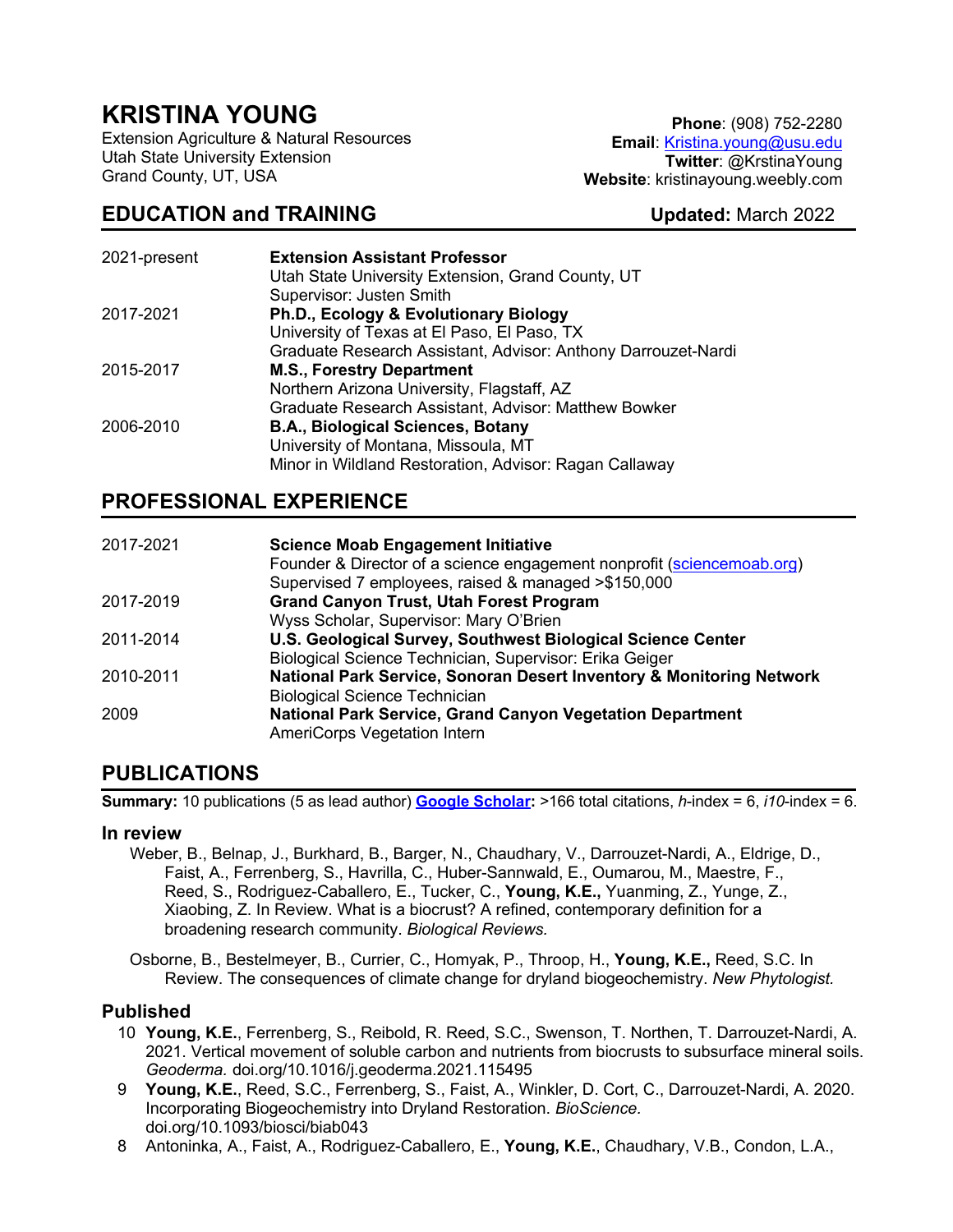Pyke, D.A. 2020. Biological soil crusts in ecological restoration: emerging research and perspectives. *Restoration Ecology.* doi.org/10.1111/rec.13201

- 7 **Young, K.E.**, Bowker M.A., Reed, S.C., Duniway, M., Belnap, J. 2019. Temporal and abiotic fluctuations may be preventing successful rehabilitation of soil-stabilizing biocrust communities. *Ecological Applications.* doi:10.1002/eap.1908
- 6 Rudgers, J.A., Dettweiler-Robinson, E., Belnap J., Green, L.E., Sinsabaugh, R.L., **Young, K.E.**, Cort, C.E., Darrouzet-Nardi, A. 2018. Are fungal networks key to dryland primary production? *American Journal of Botany.* doi.org/10.1002/ajb2.1184
- 5 Winkler, D.E., Backer, D.M., Belnap, J., Bradford, J.B., Butterfield, B.J., Copeland, S.M., Duniway, M.C., Faist, A.M., Fick, S.E., Jensen, S.L., Kramer, A.T., Mann, R., Massatti, R.T., McCormick, M.L., Munson, S.M., Parr, S.D., Pfennigwerth, A.A., Pilmanis, A.M., Richardson, B.A., Samuel, E., See, K., **Young, K.E.**, Reed, S.C. 2018. Beyond traditional ecological restoration on the Colorado Plateau. *Restoration Ecology.* doi.org/10.1111/rec.12876
- 4 Wertin, T., **Young, K.E.**, Reed, S.C. 2018. Spatially explicit patterns in a dryland soil respiration and their relationships with climate, whole plant photosynthesis, fine root biomass, and soil carbon and nitrogen pools. *Oikos.* doi.org/10.1111/oik.04935
- 3 Hoover, D., Wilcox, K., **Young, K.E.** 2018. Are experimental trends and rainfall variability influencing our understanding of ecological sensitivity to drought? *Ecosphere.*  doi.org/10.1002/ecs2.2088
- 2 **Young, K.E.**, Reed, S.C. 2017. Spectrally monitoring the biocrust moss *Syntrichia caninervis'* response to altered precipitation regimes. *Scientific Reports.* doi.org/10.1038/srep41793
- 1 **Young, K.E.**, Grover, H.S., Bowker, M.A. 2016. Altering Biocrusts for an Altered Climate, *New Phytologist.* doi.org/10.1111/nph.13910

# **GRANTS and FELLOWSHIPS**

#### **Summary:** 11 awards; **Total:** \$256,000

| 2022-2023 | Western Integrated Pest Management (IPM) Center. EcoRestore: Creating<br>an online portal of state-specific IPM information for Arizona & Utah. \$11,000<br>PI: Elise Gornish. Total: \$30,000                              |
|-----------|-----------------------------------------------------------------------------------------------------------------------------------------------------------------------------------------------------------------------------|
| 2021-2022 | Alfred P. Sloan Foundation. A grant for the Science on Screen© program<br>that enables participating organizations to host live community events that pair<br>scientists with popular movies. \$7,000                       |
| 2021-2022 | Bjorkman Foundation. A grant to develop the School to Science program,<br>connecting Grand County High School students with scientists for job training<br>opportunities. \$4,000                                           |
| 2021-2022 | Society for Science. STEM Action Grant, a grant to feature and monetarily<br>compensate Indigenous scientists and knowledge-holders to appear on the<br>Science Moab radio show. \$5,000                                    |
| 2021-2022 | American Society for Cell Biology. Public Engagement Grant, a grant for<br>the Science Certification program that gives outdoor recreation guides<br>trainings in place-based science. \$35,000                             |
| 2021-2022 | City of Moab. Community Contributions, a grant for educational materials.<br>\$2000                                                                                                                                         |
| 2020-2021 | Alfred P. Sloan Foundation. A grant for the Science on Screen© program that<br>enables participating organizations to host live community events that pair<br>scientists with popular movies. \$8,500                       |
| 2020-2023 | <b>Community Foundation of Utah's Social Investors Forum.</b> A grant to develop<br>the School to Science program, connecting Grand County High School students<br>with scientists for job training opportunities. \$35,000 |
| 202-2021  | Grand County Economic Development Grant. A grant to develop the Science<br>Certification program to help diversify tourist offerings in Grand County, UT.<br>\$2,000                                                        |
| 2020-2021 | Bjorkman Foundation. A grant to develop the School to Science program,                                                                                                                                                      |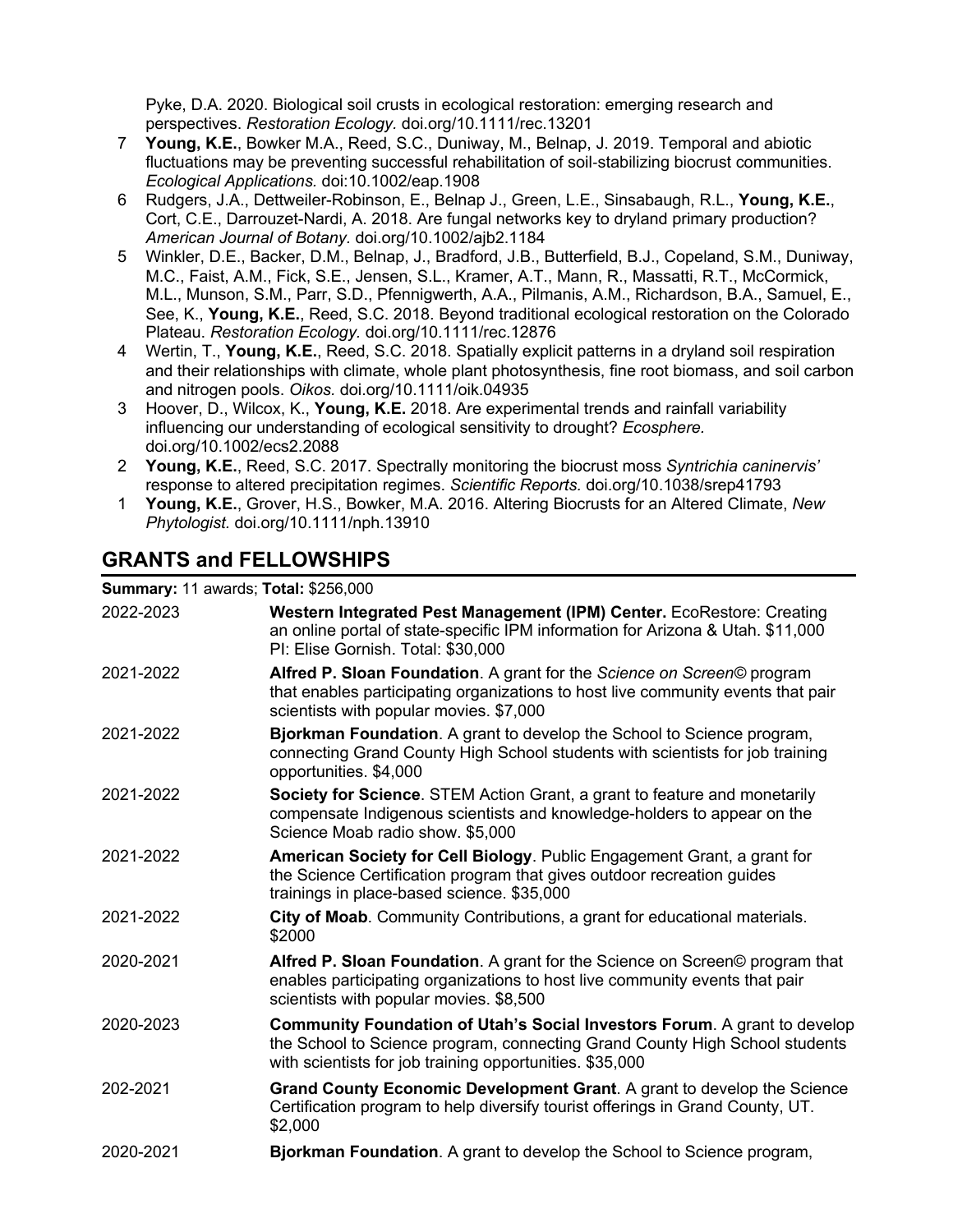connecting Grand County High School students with scientists for job training opportunities. \$3,000 2016-2017 **Wyss Foundation**. Conservation Leaders in the American West. \$48,000

### **SELECTED POPULAR PRESS**

#### *ARTICLES AUTHORED*

- 2019 **Young, K.E.** Science contributor about dryland ecology for the Science Column at Forbes.com (*forbes.com/sites/kristinayoung1*)
- 2018 **Young, K.E.** Reconciling with a Drier Desert. Feature. *The Dust Magazine*
- 2018 **Young, K.E.** This Shutdown is Hurting Good Science. Commentary. *High Country News* (reprinted in *Mother Jones*)
- 2018 **Young, K.E.** Defunding science for the Colorado River has consequences. Commentary. *Salt Lake Tribune* (reprinted in the *Moab Times Independent*)
- 2017 **Young, K.E.** #MyScicomm Series: Kristina Young on SciComm and founding the Science Moab radio show. *Ecological Society of America Science Communication Blog*
- 2016 **Young, K.E.**, Antoninka, A., Chuckran P.F, Grover, H.S., Doherty, K.D., Bowker, M.A. Restoring the Living Skin of the Earth: Biocrusts in Dryland Restoration. *Society for Ecological Restoration Newsletter*. 30, 3

*PRINT, RADIO INTERVIEWS*

2021 Live interview, "Morning Show" KSL Radio. Interview about post-fire landscapes. Aug 19th 2021 Moab Sun News, "Local scientist and nonprofit founder takes on new community role", by Rachel Fixsen. Aug 30

### **TECHNICAL PUBLICATIONS**

2017 **Young, K.E.**, Bowker, M.A. Field Guide to Biological Soil Crusts of Bandelier National Monument

### **WORKING GROUPS**

#### 2021-present **Post-Fire Recovery Working Group** Leader: Kristina Young, USU Extension Membership: 12 members from academic institutions, non-profits, state agencies and federal agencies 2016-present **Completing the Dryland Puzzle** Leaders: Matthew Bowker, NAU, Jayne Belnap, USGS, Nicole Barger, CU Boulder, Anita Antoninka NAU

Membership: 12 members from academic institutions around the world

### **AWARDS and HONORS**

- 2020 **COMPASS Scientist Sentinel**, a nine-month program to support emerging leaders at the intersection of science, communication, and policy
- 2019 **BYU Redd Center for Western Studies Public Programming Award**, an award for increasing science access on the Colorado Plateau through the radio show Science Moab. \$1,500
- 2018 **BYU Redd Center for Western Studies Public Programming Award**, an award for increasing science access on the Colorado Plateau through the radio show Science Moab. \$2,000
- 2018 **Society of Ecological Restoration Southwest Chapter Student Registration Scholarship**, a scholarship to attend the 2018 SER SW meeting. \$100
- 2018 **BLM UT Youth Program Award**, an award from the Utah Bureau of Land Management to attend the Colorado Plateau Native Plant Program meeting. \$300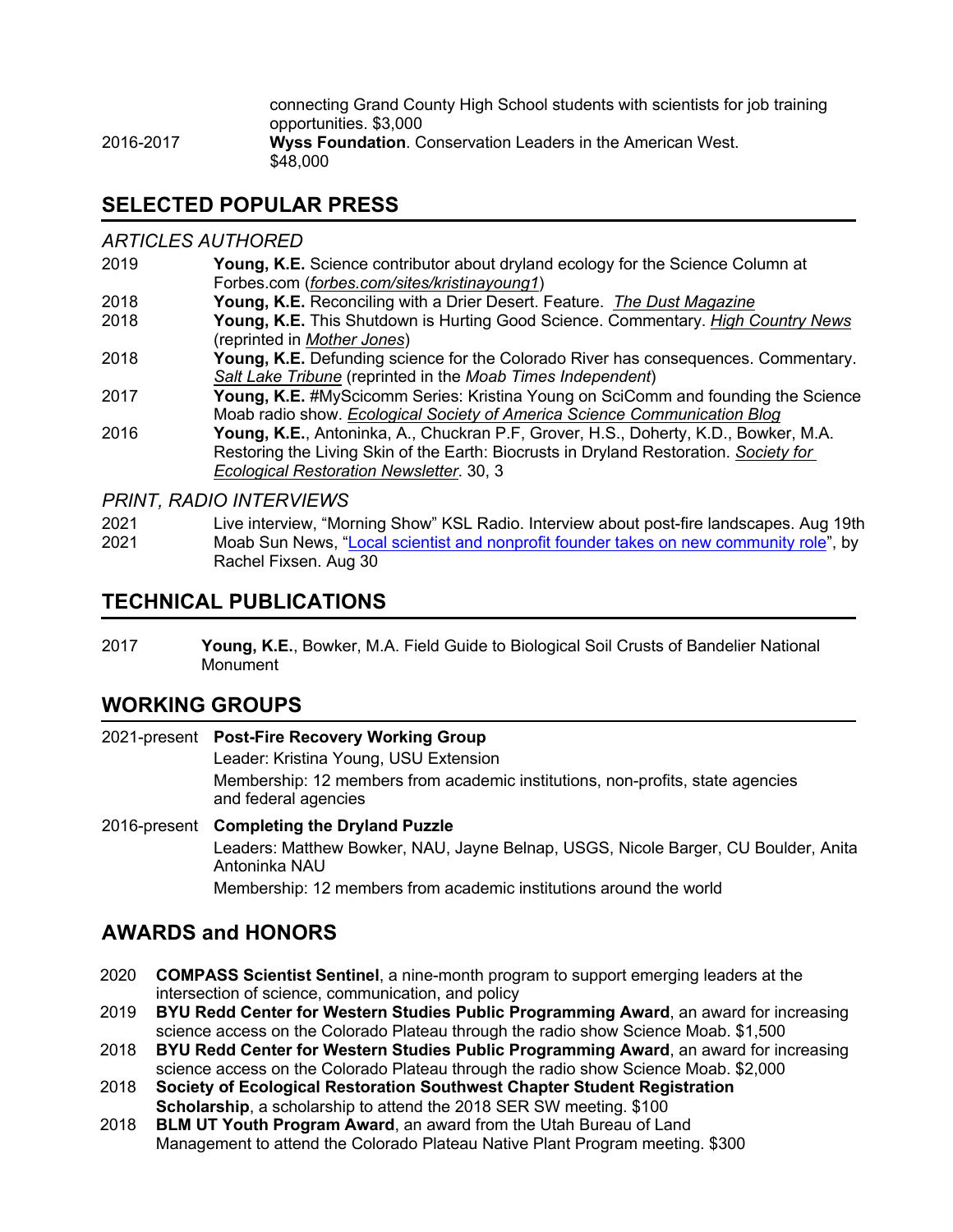- 2017 **Wally Covington Travel Award**, a travel award from the Northern Arizona University School of Forestry. \$800
- 2016 **Kay and Irene Hafen Scholarship**, academic scholarship from the Northern Arizona University School of Forestry. \$1,500
- 2012 **Star Award,** for outstanding work in the Department of Interior. \$300
- 2011 **AmeriCorps Education Award**, for service with AmeriCorps. \$1,000
- 2006 **Cal Murphy Academic Merit Scholarship**, received from the University of Montana for academic achievement. \$1,000
- 2006 **Davidson Honors College**, chosen for academic excellence

## **INVITED CONFERENCE TALKS**

- 2021 **Ecological Society of America Annual Meeting.** Virtual**.** "Using biogeochemical insights to restore drylands now and into the future".
- 2018 **Ecological Society of American Annual Meeting.** New Orleans, LA, USA. "The trouble with putting it back together: Research gaps in dryland restoration".

# **CONTRIBUTED PRESENTATIONS**

**Oral (**Presenter: 12, Co-Author: 12, Undergraduate/Technician Mentee† : 1, Total: 24**)**

- 2022 **Ecological Society of America**. Montreal, Canada. Providing place-based science education and communication tools to outdoor recreation guides can increase guide's perceived ability to communicate science to clients. Presenter: Kristina Young
- 2022 **Ecological Society of America**. Montreal, Canada. Unexpected resistance of biocrust communities to altered precipitation regimes highlights other environmental factors interacting with precipitation. Presenter: Kristina Young
- 2022 **Ecological Society of America**. Montreal, Canada. What is a biocrust? A refined, contemporary definition for a broadening research community. Presenter: Matthew Bowker
- 2020 **Ecological Society of America**. Virtual. Plant, soil, and biocrust processes controlling nitrogen movement in dryland soils. Presenter: Anthony Darrouzet-Nardi
- 2020 **Ecological Society of America**, Virtual. Biocrusts are the most influential soil surface stabilizing force in drylands. Presenter: Matthew Bowker
- 2019 **Colorado Plateau Biennial Conference of Science & Management.** Flagstaff, AZ. How do plants affect soil microbial communities across drylands? Presenter: Maddison Casillas
- 2019 **Biocrust 4**. Melbourne, Australia. Examining the contribution of biological soil crusts to subsurface soil fertility. Presenter: Kristina Young
- 2019 **Ecological Society of America**. Louisville, KY. Testing the fungal loop hypothesis for nitrogen movement from biocrusts to plants in dryland ecosystems. Presenter: Anthony Darrouzet-Nardi
- 2019 **Botanical Society of America, Botany 2019**. Tucson, Arizona. Biocrust assemblages and restoration potential in Organ Pipe Cactus National Monument. Presenter: Anita Antoninka
- 2019 **Research Experiences for Undergraduates Presentation**. El Paso, TX. Nitrogen fixation in biological soil crust. Presenter: Mikaela Hoellrich†
- 2019 **Soil Ecology Society Meeting**. Toledo, OH. The fungal loop hypothesis for nitrogen movement from biocrusts to plants in dryland ecosystems. Presenter: Anthony Darrouzet-Nardi
- 2018 **Society of Ecological Restoration – Southwest Chapter**. Flagstaff AZ. Restoring With the Right Species: Testing How Species Assemblage Influences Functional. Presenter: Kristina Young
- 2018 **Society of Ecological Restoration - European Conference**. Reykjavik, Iceland. Restoring biocrusts: a general strategy and an overview of emerging results. Presenter: Matthew Bowker
- 2018 **Ecological Society of America**. New Orleans, LA. Beyond traditional ecological restoration on the Colorado Plateau. Presenter: Daniel Winkler
- 2018 **Ecological Society of America**. New Orleans, LA. Ecological responses to extreme climatic events: Linking theory, observations, and experiments. Presenter: David Hoover
- 2018 **European Geophysicist Union**. Vienna, Austria. N transfer from biocrusts to dryland plants driven by water and N availability. Presenter: Eva Dettweiler- Robinson
- 2017 **European Geophysicist Union.** Vienna, Austria. Interactions between soil texture, water, and nutrients control patterns of biocrust species assemblage. Presenter: Kristina Young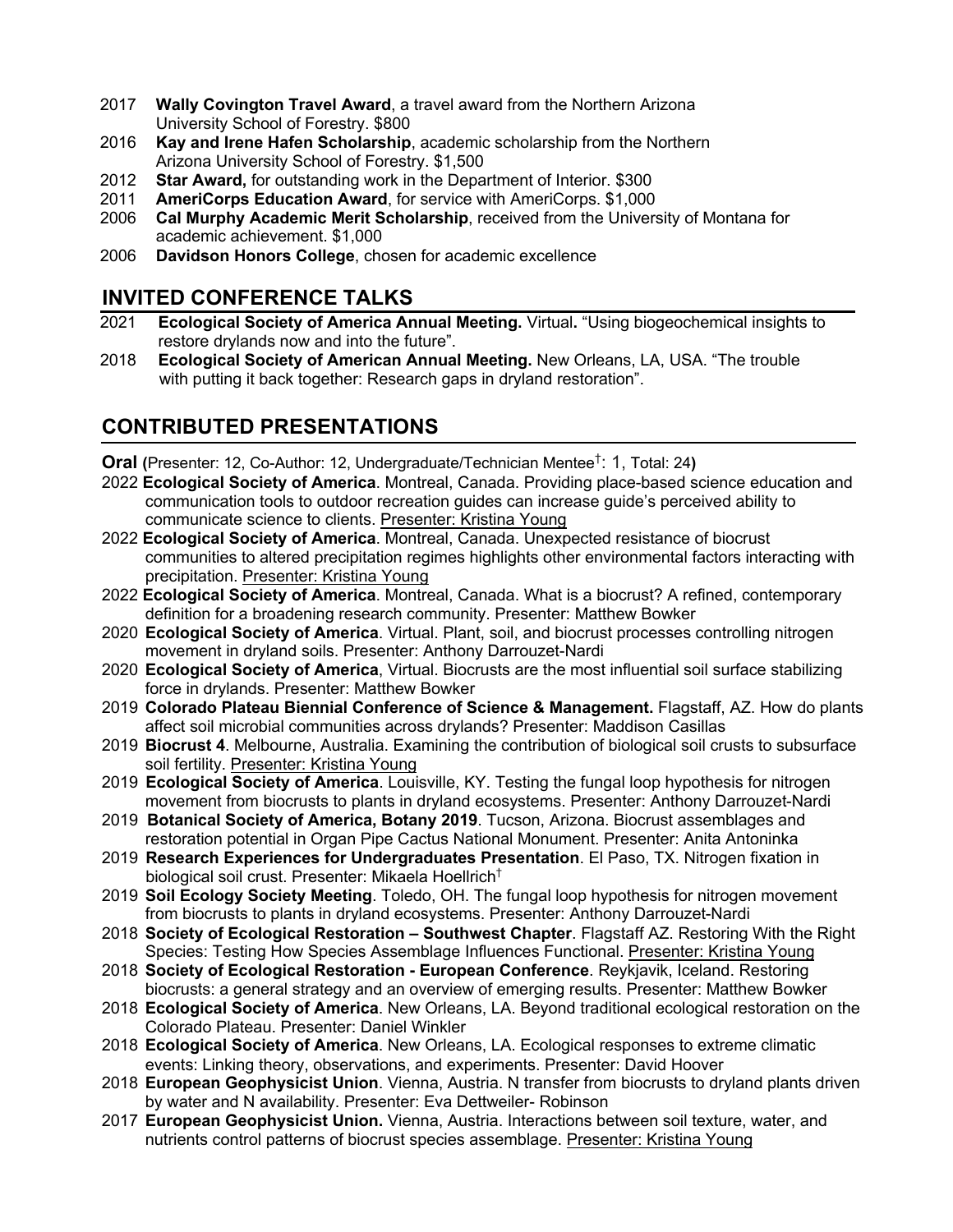- 2017 **Colorado Plateau Native Plant Program.** Monticello, UT. Attempts to restore biological soil crust and stabilizing eroding soils in Bandelier National Monument, NM. Presenter: Kristina Young
- 2016 **Soil Science Society of America**. Phoenix, Arizona. Rehabilitating biocrusts and understanding the influence of seasonality on the actively eroding Pinyon-Juniper mesa-top soils in Bandelier National Monument, NM. Presenter: Kristina Young
- 2016 **Biocrust 3.** Moab, UT. Can and should we merge our biocrust rehabilitation efforts with the assisted migration of biocrust. Presenter: Kristina Young
- 2016 **Ecological Society of America**. Fort Lauderdale, FL. Rehabilitating biocrusts and understanding the influence of seasonality on the actively eroding Pinyon-Juniper mesa-top soils in Bandelier National Monument, NM. Presenter: Kristina Young
- 2015 **Biennial Conference of Science and Management on the Colorado Plateau and Southwest Region**. Flagstaff, AZ. Using Biological Soil Crust for Soil Stabilization and Restoration in Bandelier National Monument. Presenter: Kristina Young
- 2015 **Ecological Society of America.** Baltimore, MD. Biological soil crusts and global change: Spectrally monitoring moss responses to future climate change scenarios. Presenter: Kristina Young
- 2015 **Colorado Plateau Native Plant Program Retreat.** Rio Mesa Field Station, UT. Focusing on systems for biocrust restoration; A National Monument case study. Presenter: Kristina Young
- **Poster (**Lead Author: 2, Co-Author: 3, Undergraduate/Technician Mentee† : 2, Total: 5**)**
- 2019 **American Geophysicists Union.** San Francisco, CA. Expanding the Mission of Rural Science: The role of the 500 Women Science Pod in Southeast Utah. Presenter: Kristina Young
- 2019 **American Geophysicists Union.** San Francisco, CA. Determining the contribution of surface soil organisms to subsurface soil fertility and CO2 efflux in a semi-arid desert. Presenter: Kristina Young
- 2019 **SER2019: 8th World Conference on Ecological Restoration.** Cape Town, South Africa. Opportunities for success: the future of ecological restoration on the Colorado Plateau. Presenter: Daniel Winkler
- 2019 **Colorado Plateau Biennial Conference of Science & Management.** Flagstaff, AZ. Biocrust optimization of net carbon to varied precipitation pulses. Presenter: Megan Starbuck<sup>†</sup>
- 2017 **Northern Arizona University Undergraduate Symposium.** Flagstaff, AZ. Maximizing cyanobacterial filament depth for biocrust cultivation. Presenter: Michael Morton†

# **MEETINGS & SESSIONS ORGANIZED**

- 2022 **Co-Organizer** Canyon Country Working Group. "RADical Restoration: Learning from Successes & Failures". Moab, UT
- 2019 **Co-Organizer** Canyon Country Working Group. Inaugural regional meeting for >60 land managers, non-profits, and academics engaged in ecological restoration in SE Utah. Moab, UT
- 2018 **Co-Organizer & Moderator** Ecological Society of America INSPIRE Session, "Over The Top Or Over-Reaction? The Science And Management Of Extreme Events In Dry Systems". New Orleans, LA
- 2016 **Lead Organizer & Moderator** Ecological Society of America IGNITE Session, "The Heartbeat of Drylands: Broad scale changes to a pulse dynamic system". Fort Lauderdale, FL
- 2015 **Co-Organizer** Biennial Conference of Science and Management on the Colorado Plateau and Southwest Region, Biological Soil Crust Special Session. Flagstaff, AZ

### **WORKSHOPS ORGANIZED**

2021 **Co-Organizer** – USU Forestry Extension. Pack Creek Fire Workshop. Moab, UT

### **PROFESSIONAL/PUBLIC PRESENTATIONS**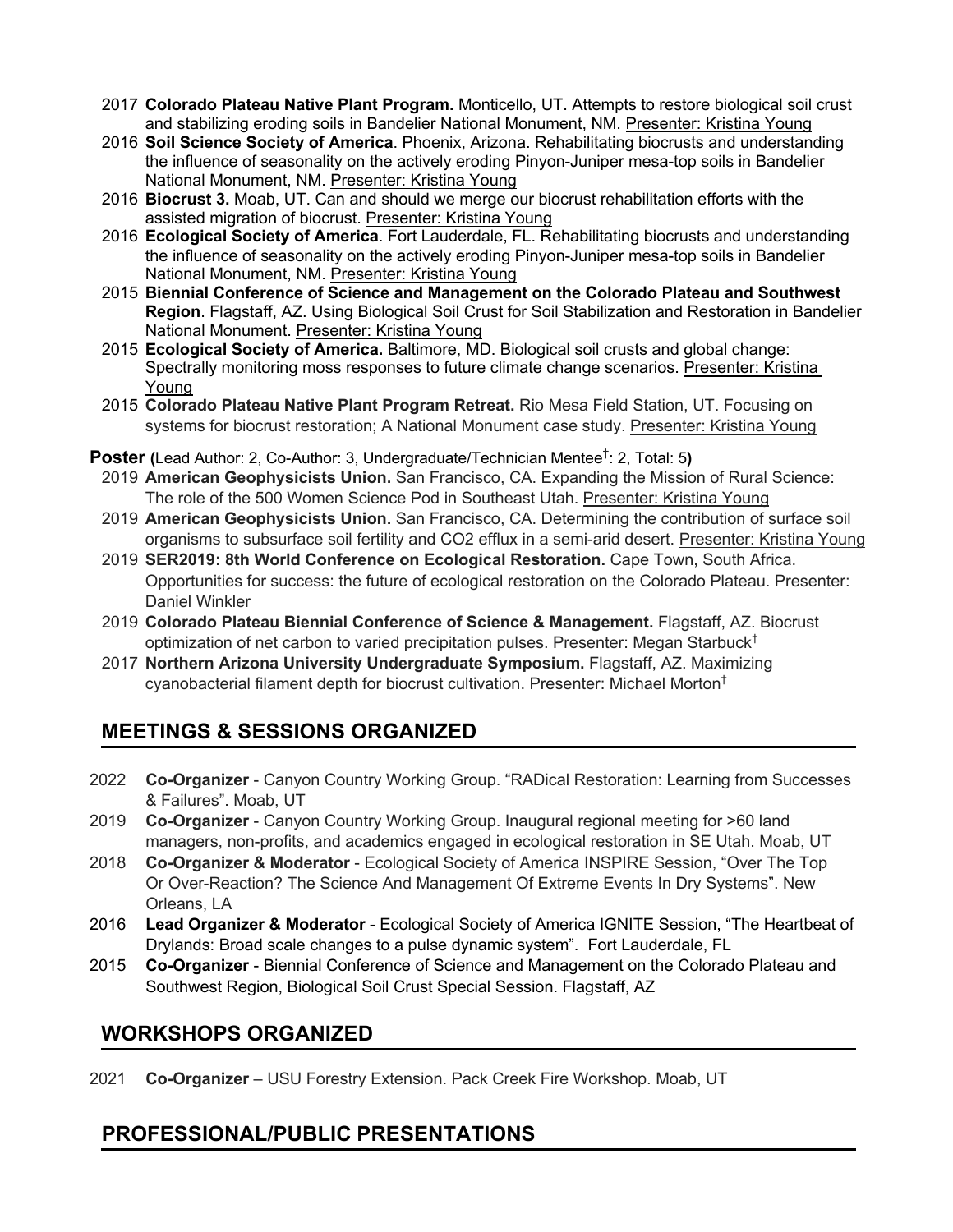- 2022 **Presenter,** Grand County Small Scale Workshop, Extension Highlights
- 2022 **Presenter,** Soil Regen Summit, "Understanding the Desert's Living Skin"
- 2022 **Presenter**, USU Integrated Pest Management Workshop, Noxious Weeds of Grand County
- 2021 **Presenter,** USU Forestry Extension, Pack Creek Fire Workshop, Recovery Post-Fire
- 2021 **Presenter,** Arches National Park Leave No Trace Hotspot, Science Behind Off-Trail Travel.
- 2020 **Presenter,** Natural History Museum of Utah, Research Quest Live Q & A.
- 2019 **Presenter,** Grand Staircase Escalante Partnership Community Lecture Series, Dryland Research in southern Utah.
- 2019 **Presenter,** Youth Garden Project Grand County High School, careers in science.
- 2018 **Presenter,** USU's Utah Master Naturalist Program, Biocrust Ecology & Natural History.
- 2018 **Presenter,** Moab Bureau of Land Management Field Office, Brown Bag Lecture Series.
- 2017 **Presenter,** Mushroom Cultivation & Application Course, Biological soil crust rehabilitation.
- 2016 **Co-Presenter,** Society of Ecological Restoration Restoring, The Living Skin of the Earth: Biocrusts in Dryland Restoration at Northern Arizona University.
- 2016 **Presenter,** New Mexico State Office Bureau of Land Management, Brown Bag Lecture Series.

### **TEACHING EXPERIENCE**

#### **University Courses**

- 2022 **Co-Instructor**, Course: Wild Rockies: Conservation Across Boundaries, Wild Rockies Field Institute, University of Montana. *Planned for Summer 2022*
- 2019 **Guest Lecture**, Course: Plant Ecology, University of Texas at El Paso
- 2016 **Guest Lecture**, Course: Intro to Soil Science, Northern Arizona University

#### **Curriculum Development**

- 2021 **Co-Creator,** Science Moab Engagement Initiative, day-long curriculum to teach ecology, biocrust, geology, and communication principles to outdoor recreation guides
- 2018 **Co-Creator**, Canyonlands Research Center & U.S. Geological Survey, of a 2-day course on biological soil crust ecology for high school students.

#### **Professional/Public Instruction**

- 2021 **Instructor**, Science Moab, biological soil crust module for Science Certified outdoor recreation guide training.
- 2019 **Co-Instructor**, Bureau of Land Management, biological soil crust workshop, a 3-day workshop for BLM employees to learn about biocrust ecology and management.
- 2018 **Instructor**, Natural History Museum of Utah, a course on biological soil crust for K-12 teachers who teach in biological disciplines.
- 2017 **Co-Instructor**, Bureau of Land Management, biological soil crust workshop, a 3-day workshop for BLM employees to learn about biocrust ecology and management.
- 2015 **Instructor**, Natural History Museum of Utah, a course on biological soil crust for K-12 teachers who teach in biological disciplines.
- 2011 **Instructor**, USGS, "Biological Soil Crust 101", a course covering the biology, ecology, and taxonomy of biological soil crusts to USGS co-works, supervisors, post-Doctorates, and Bureau of Land Management employees.
- 2009 **Co-Instructor**, Student Conservation Association Alternative Spring Break Program, instructed college students on dryland restoration techniques.

# **PROFESSIONAL SERVICE**

**Reviewer/Editor**